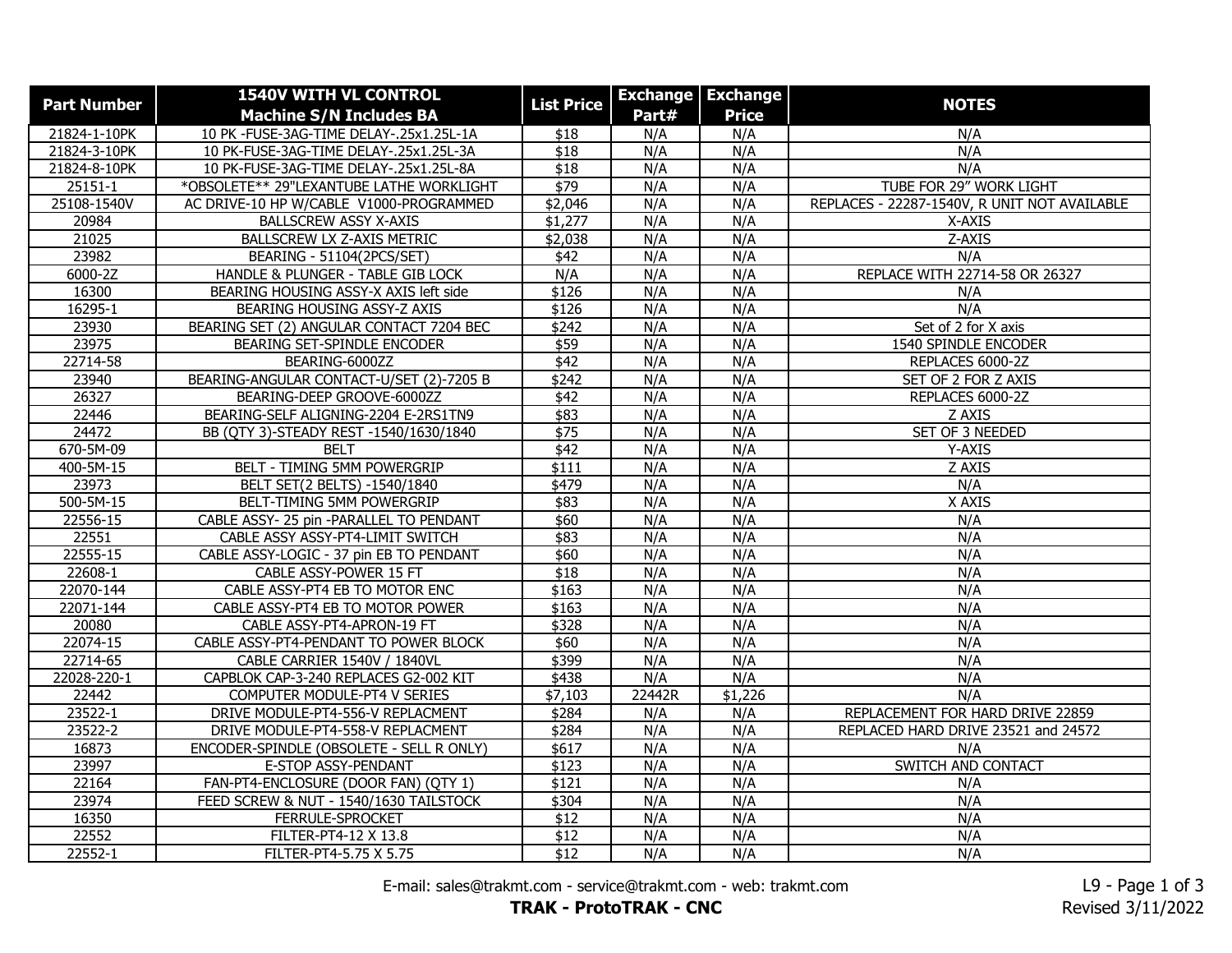| <b>Part Number</b> | <b>1540V WITH VL CONTROL</b><br><b>Machine S/N Includes BA</b> | <b>List Price</b>             | Part#      | <b>Exchange   Exchange</b><br><b>Price</b> | <b>NOTES</b>                                                |
|--------------------|----------------------------------------------------------------|-------------------------------|------------|--------------------------------------------|-------------------------------------------------------------|
| 21893-2            | FUSE-500 VOLT-SLO BLO TYPE-2 AMP                               | \$18                          | N/A        | N/A                                        | N/A                                                         |
| 21893-25           | FUSE-500 VOLT-SLO BLO TYPE-25 AMP                              | \$18                          | N/A        | N/A                                        | N/A                                                         |
| 23153-6            | FUSE-600VA-TIME DELAY-CLASS CC-6 AMP                           | \$29                          | N/A        | N/A                                        | N/A                                                         |
| 22026-40           | FUSE-CLASS J TIME DELAY-AJT 40 AMP                             | \$42                          | N/A        | N/A                                        | N/A                                                         |
| 23337-110          | GIB - X AXIS GIB                                               | \$163                         | N/A        | N/A                                        | N/A                                                         |
| 23337-28           | GIB Z AXIS-1630 & BED CARRIAGE-1540                            | \$100                         | N/A        | N/A                                        | N/A                                                         |
| 21241-36           | HANDLE - DOOR HANDLE, LATHES                                   | \$61                          | N/A        | N/A                                        | N/A                                                         |
| 20082-2            | HANDWHEEL - ELECTRONIC HANDWHEEL X-AXIS                        | \$819                         | N/A        | N/A                                        | <b>X-AXIS TRL</b>                                           |
| 20082-3            | HANDWHEEL - ELECTRONIC HANDWHEEL Z-AXIS                        | \$819                         | N/A        | N/A                                        | N/A                                                         |
| 20295              | JOGSTICK-ASSEMBLY                                              | \$656                         | N/A        | N/A                                        | N/A                                                         |
|                    |                                                                |                               | N/A        |                                            |                                                             |
| 22714-26           | LAMP - ASSY-110V 60Hz                                          | \$416                         |            | N/A                                        | N/A                                                         |
| 23341              | LIGHT BULB-WORK LIGHT (all - except 1840                       | $\overline{$18}$              | N/A<br>N/A | N/A                                        | N/A                                                         |
| $22551 - 1$        | <b>LIMIT SWITCH ASSY-RIGHT</b>                                 | \$242                         |            | N/A                                        | X AND Z AXIS                                                |
| 22683              | LIMIT SWITCH-DOOR LIMT-1540,1845,2460/70                       | \$75                          | N/A        | N/A                                        | N/A                                                         |
| 22291              | LUBE PUMP-W/CABLE-1630, 1845, 2460, 2470                       | \$558                         | N/A        | N/A                                        | N/A                                                         |
| 22065-2            | MODULE ASSY-PT4-EB-SPIN/AUX I/F-LATHE                          | \$1,149                       | N/A        | N/A                                        | N/A                                                         |
| 22068-2            | ** OBSOLETE ** MOD ASSY-VL-ENCOD INTERFACE                     | \$674                         | N/A        | <b>CALL FOR</b><br><b>PRICING</b>          | N/A                                                         |
| 21994              | OBSOLETE. SEE P/N 21994R                                       | N/A                           | 21994R     | \$1,590                                    | EXCHANGE MOTOR ASSY-V-BRUSHLESS / X, Y AND Z<br><b>AXIS</b> |
| 7204-AVH           | <b>NILOS RING</b>                                              | \$12                          | N/A        | N/A                                        | X AXIS                                                      |
| 7205-AVH           | <b>NILOS RING</b>                                              | \$10                          | N/A        | N/A                                        | N/A                                                         |
| 16452              | NUT CLAMP Z-AXIS                                               | \$37                          | N/A        | N/A                                        | X & Y AXIS                                                  |
| 16314              | NUT-CLAMP-X AXIS                                               | \$37                          | N/A        | N/A                                        | X AXIS                                                      |
| 23349              | O-RING                                                         | $\overline{$12}$              | N/A        | N/A                                        | N/A                                                         |
| 22328-2            | PENDANT VL                                                     | OBSOLETE-<br>See 22328-<br>2R | 22328-2R   | \$1,941                                    | N/A                                                         |
| 24200-2            | <b>BRAKE SPRING</b>                                            | N/A                           | N/A        | N/A                                        | N/A                                                         |
| 16983-1            | PULLEY-SOLID 44 TEETH -5M HTD                                  | \$168                         | N/A        | N/A                                        | X & Z AXIS                                                  |
| 23265              | PUMP COOLANT 1/8 HP                                            | \$476                         | N/A        | N/A                                        | N/A                                                         |
| 28045              | REPLACEMENT KIT-SERVOBLOK                                      | \$1,226                       | N/A        | N/A                                        | N/A                                                         |
| 22157-32           | RESISTOR-750W-32 OHM-BRAKE                                     | \$123                         | N/A        | N/A                                        | N/A                                                         |
| 23068              | RUBBER PAD-1540V-HEADSTOCK                                     | \$55                          | N/A        | N/A                                        | N/A                                                         |
| 22714-7            | SAFETY GLASS LEFT DOOR 1540V                                   | \$108                         | N/A        | N/A                                        | N/A                                                         |
| 22714-39           | SAFETY GLASS-RIGHT DOOR 1540                                   | \$108                         | N/A        | N/A                                        | N/A                                                         |
| 22170              | SPINDLE ASSY-1540V LATHE-PT4                                   | \$8,190                       | N/A        | N/A                                        | N/A                                                         |
| 23342              | SPINDLE MOTOR-1540-W/PULLEY ASSY-10HP                          | \$1,817                       | N/A        | N/A                                        | N/A                                                         |
| 22204              | SPROCKET ASSY- SPINDLE ENCODER DRIVE                           | \$147                         | N/A        | N/A                                        | N/A                                                         |
| 21258              | TRANSFORMER-1840 1000VA EI ++SEE NOTES++                       | \$491                         | N/A        | N/A                                        | N/A                                                         |